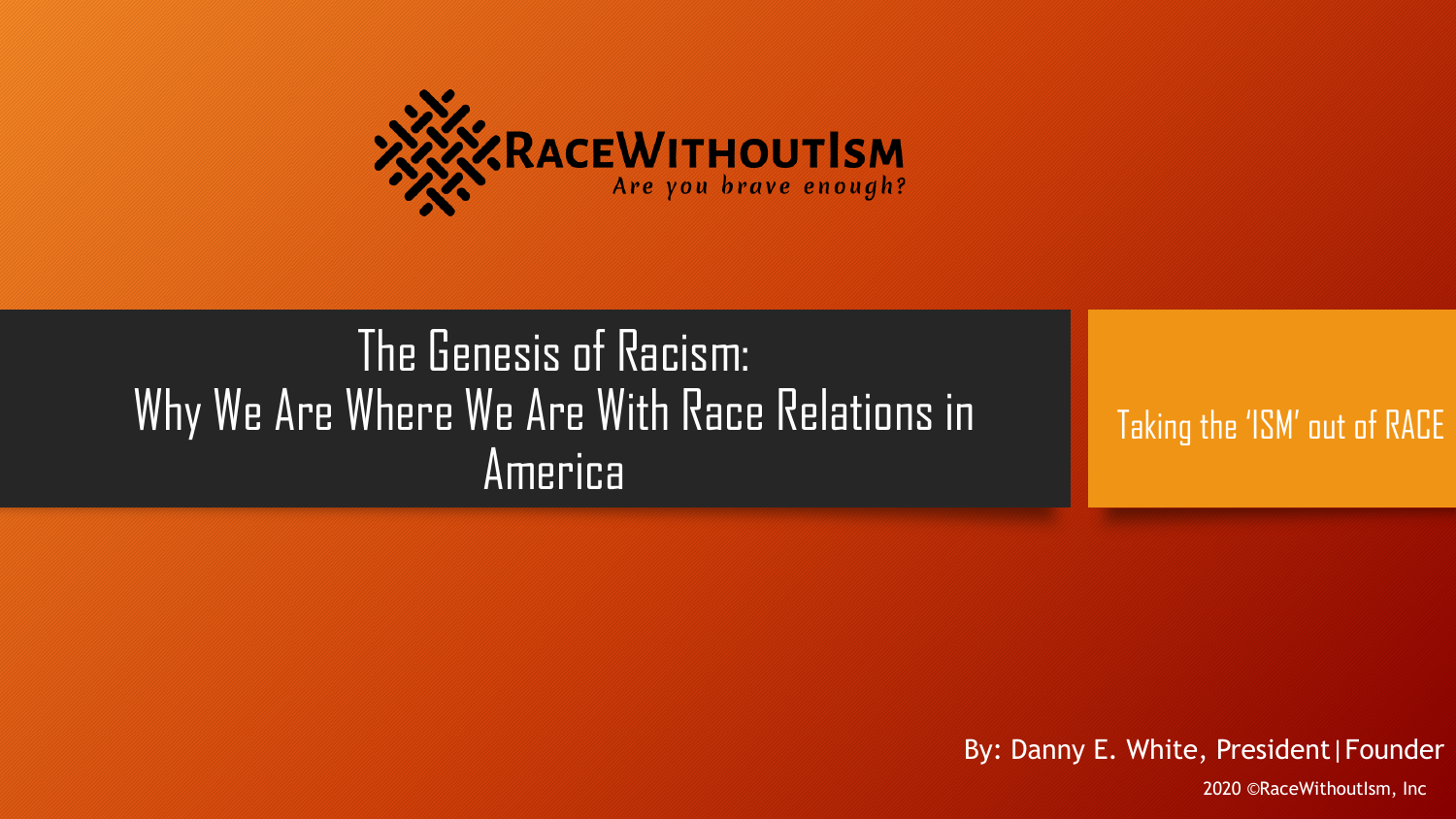### Lessons to Learn Through Facing Uncomfortable Truths

Educators and civic leaders are welcome to use this timeline to explore the evolution of racism in the United States of America from its genesis: the brutal institution of slavery.

Each timeline includes pivotal events in the USA that have to do with the assimilation of enslaved and freed African Americans into the US Constitution, wholly and fully, and the repeated setbacks to such assimilation.

The opportunity is for the leader to develop, through their own research, lesson plans that are compatible with the intended audience. The timeline works best when learners are challenged to make the connections between the institution of chattel slavery, the conflicting beliefs of the Founding Fathers and the Framers of the Constitution, while reflecting on the persistence of racism in the nation.

Danny E. White, President|Founder RaceWithoutIsm™, Inc.

© 2020 RaceWithoutIsm™. All rights reserved.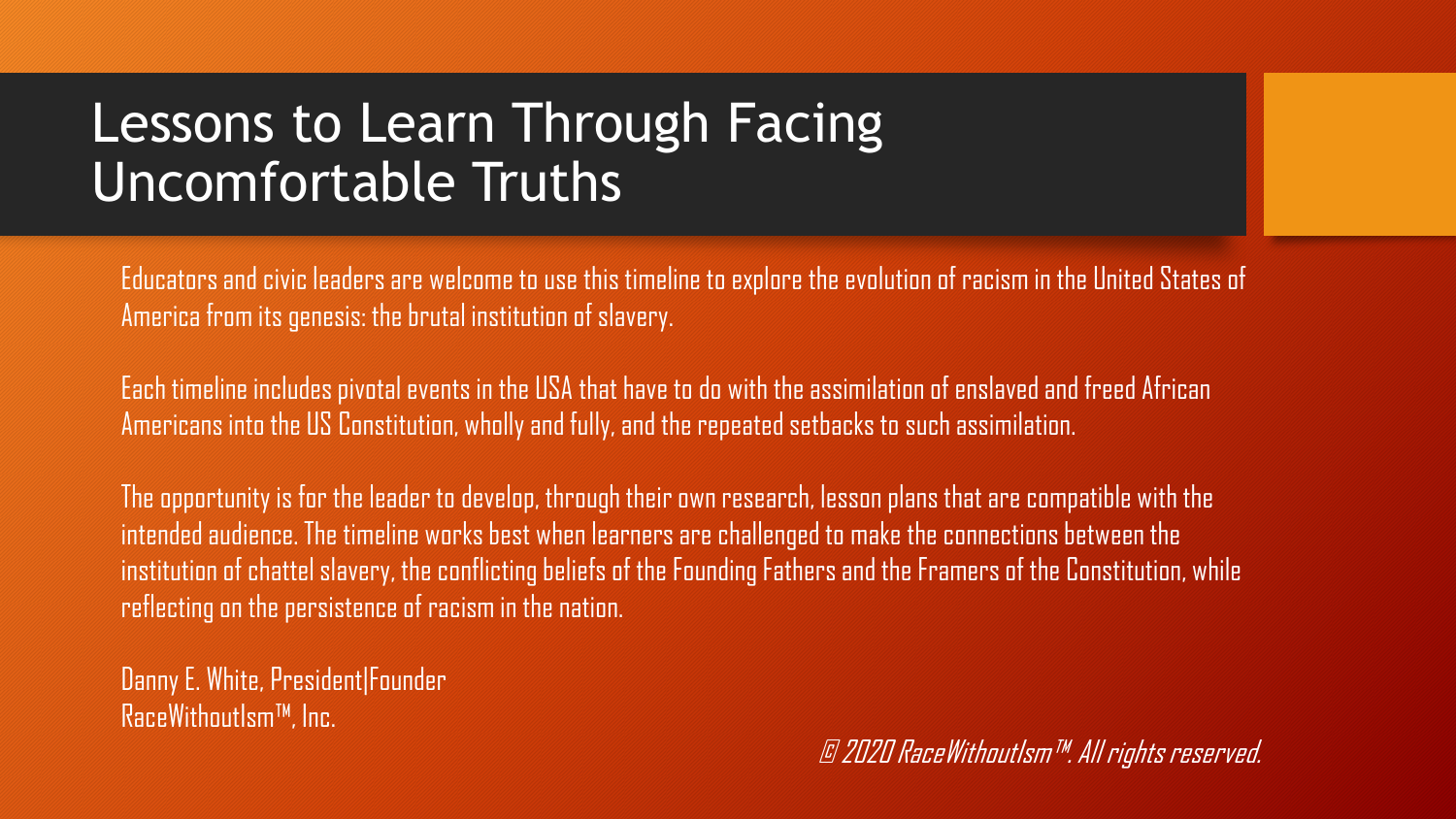

## **Racism: The Genesis, Part I**

*Why we are where we are with race relations in the USA*



*3. Author: Danny E. White, President, RaceWithoutIsm,*

*© 2020 RaceWithoutIsm, Inc*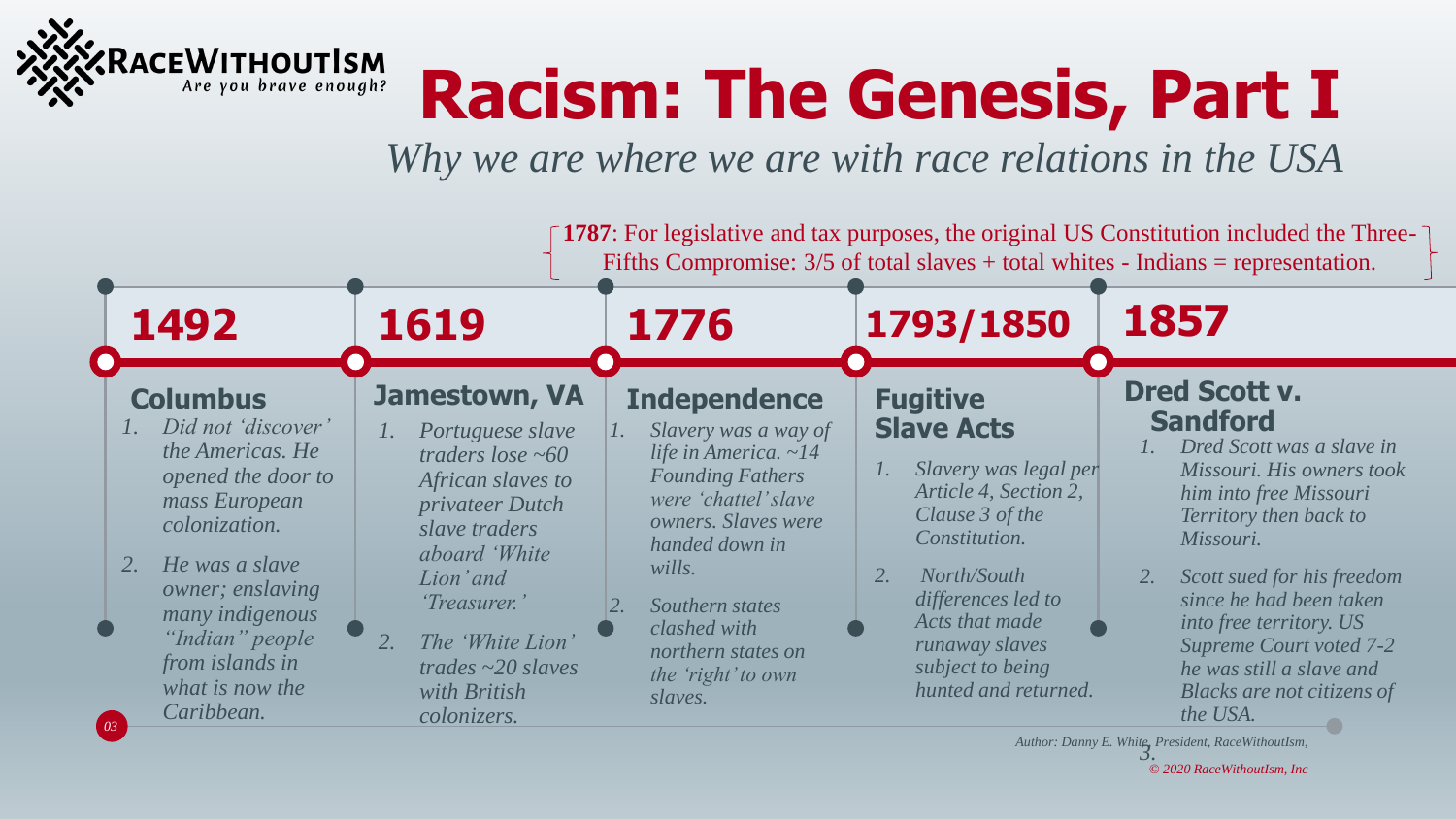

## **Racism: The Genesis, Part II**

*Why we are where we are with race relations in the USA*

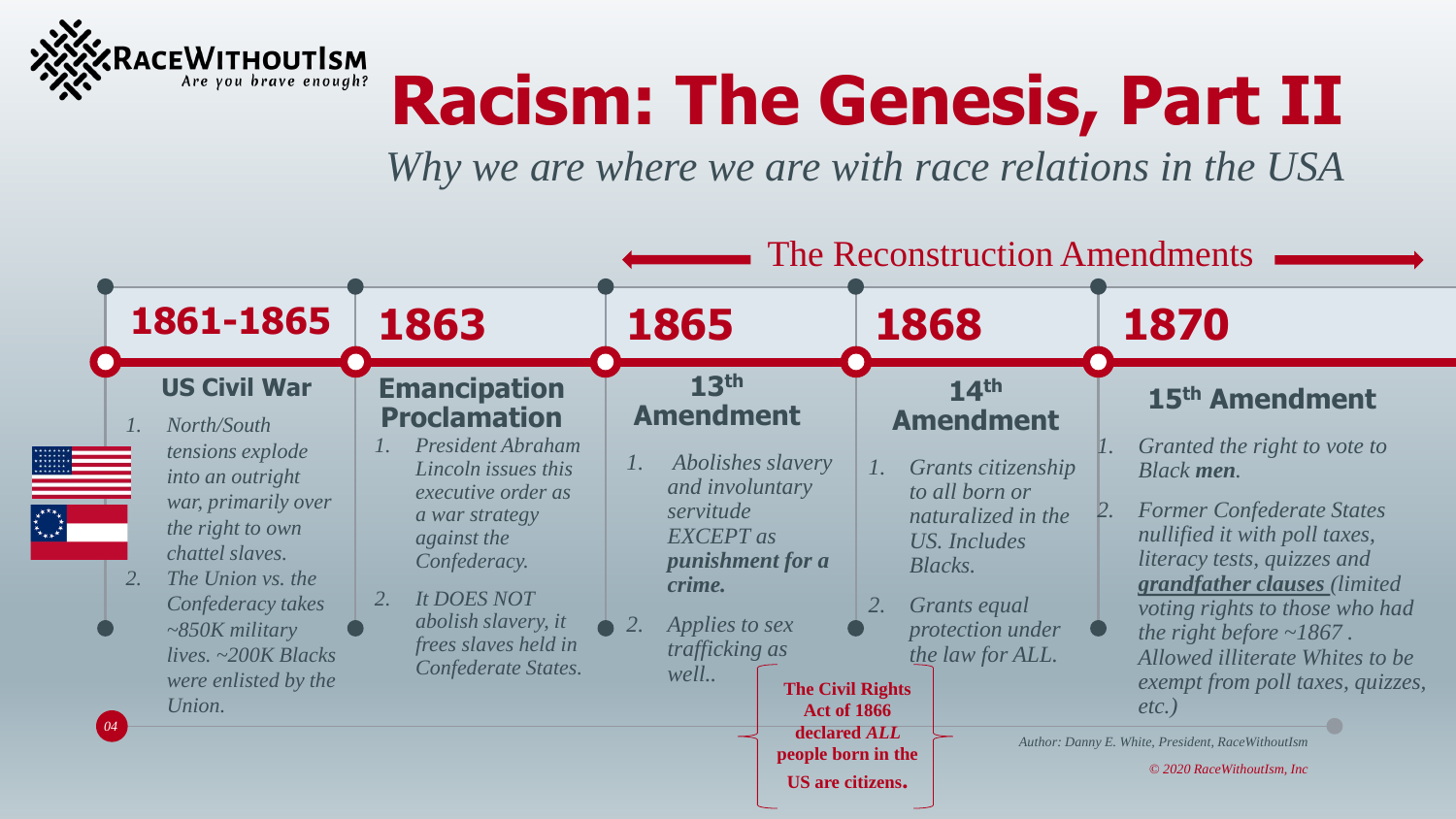

# **Racism: The Genesis, Part III**

*Why we are where we are with race relations in the USA*



*Author: Danny E. White, President, RaceWithoutIsm*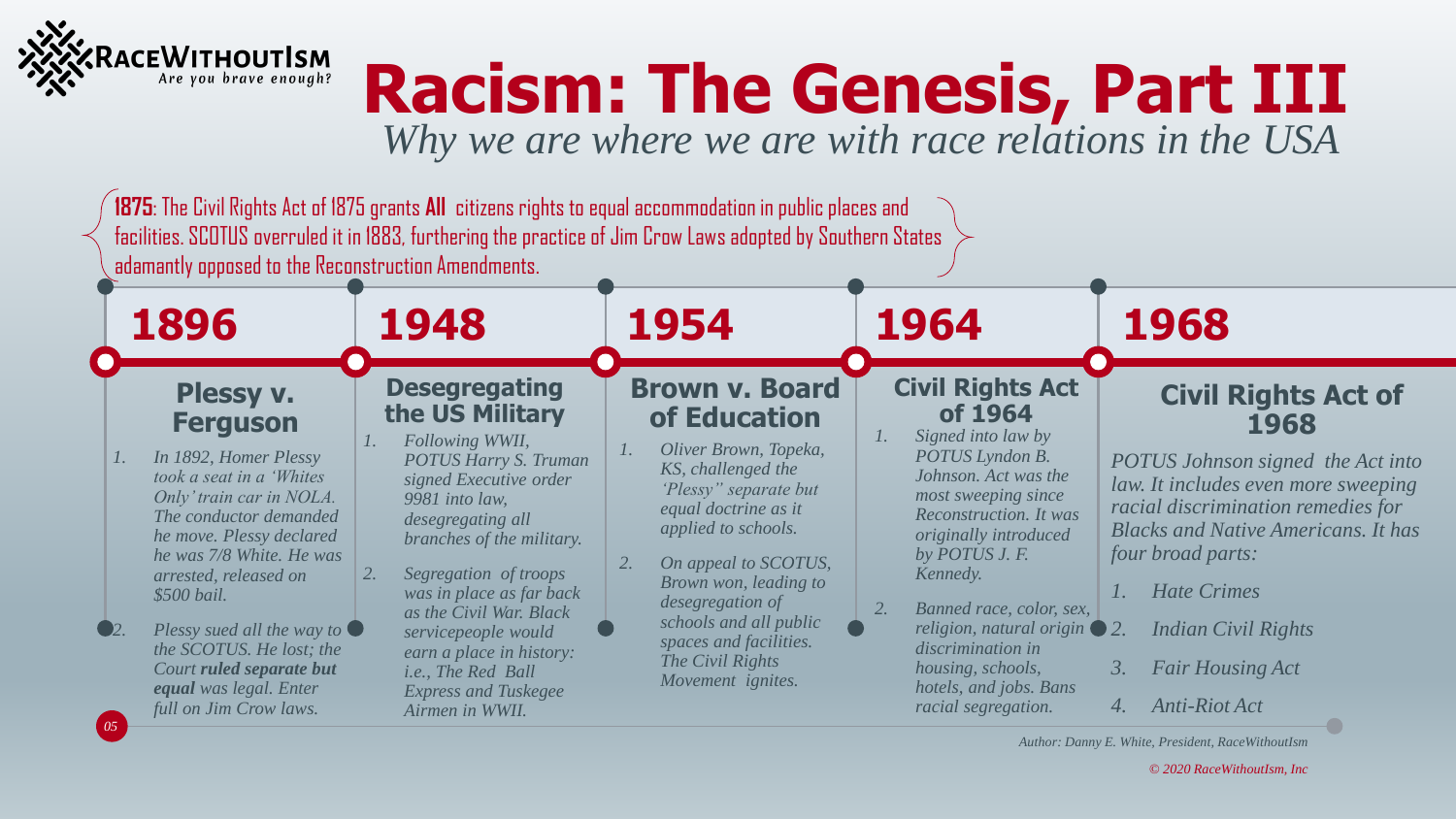#### Terms to Explore

Having a robust vocabulary can enhance the learning experience and improve comprehension skills.

The following slides offer terms directly related to the themes covered in our TIMELINE. Educators/Leaders of learning sessions may find these terms beneficial to creating discovery exercises. They are deliberately not in alphabetical order; reflective of how RACISM does not follow a defined pattern.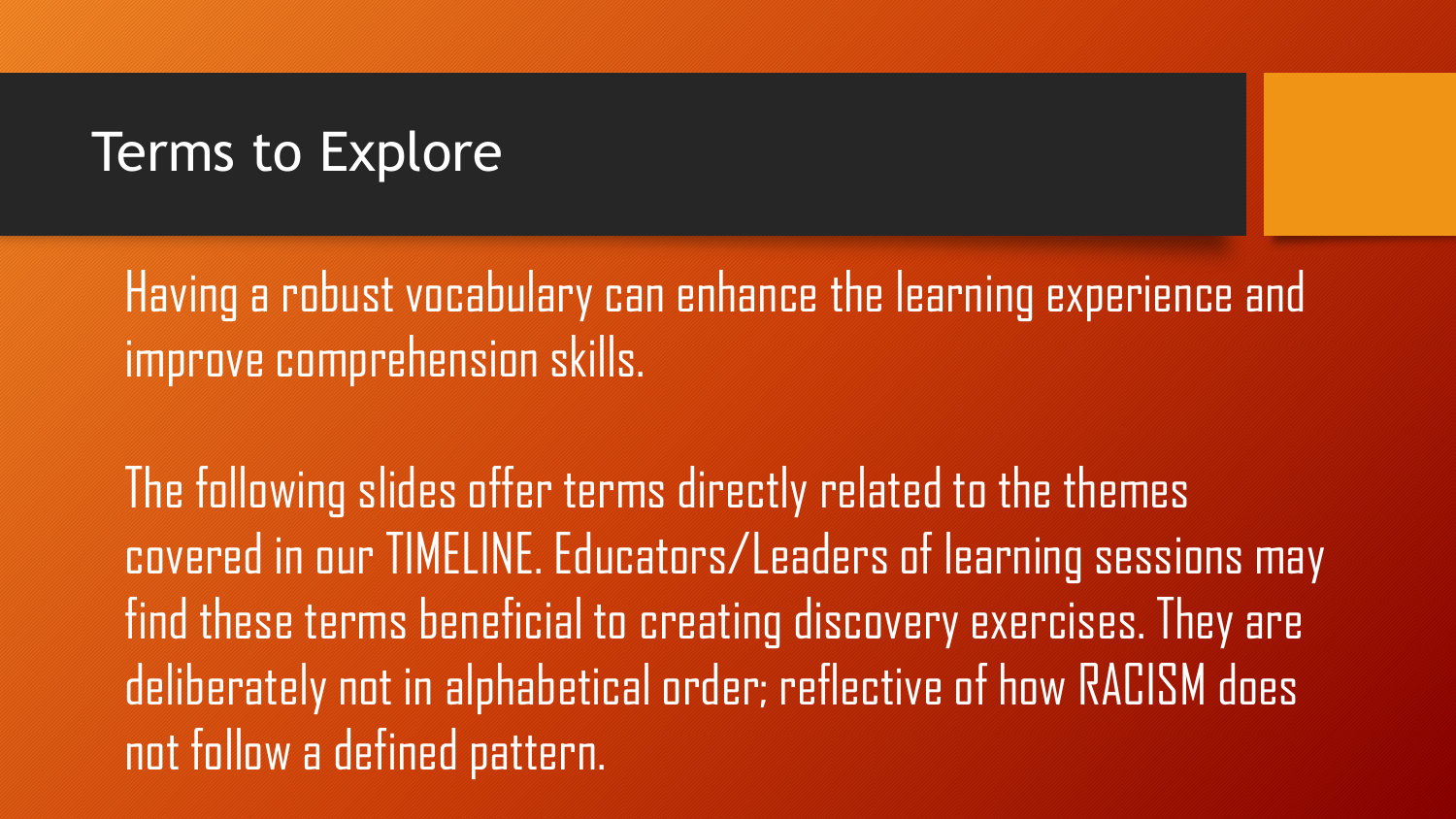### Glossary

**Emancipation :** The Emancipation Proclamation of 1863 freed enslaved people in Southern states that had seceded from the Union. The Thirteenth Amendment, ratified in 1865, prohibited slavery throughout the United States "except as punishment for crime."

**Reconstruction :** Process by which the federal government used federal troops and Congressional authority to enforce emancipation and protect formerly enslaved peoples' new civil rights and American citizenship

**Civil Rights :** The rights of personal liberty guaranteed to U.S. citizens by the Thirteenth and Fourteenth Amendments and by acts of Congress, including the right to receive equal treatment and to be free from unfair discrimination in education, employment, housing, and other settings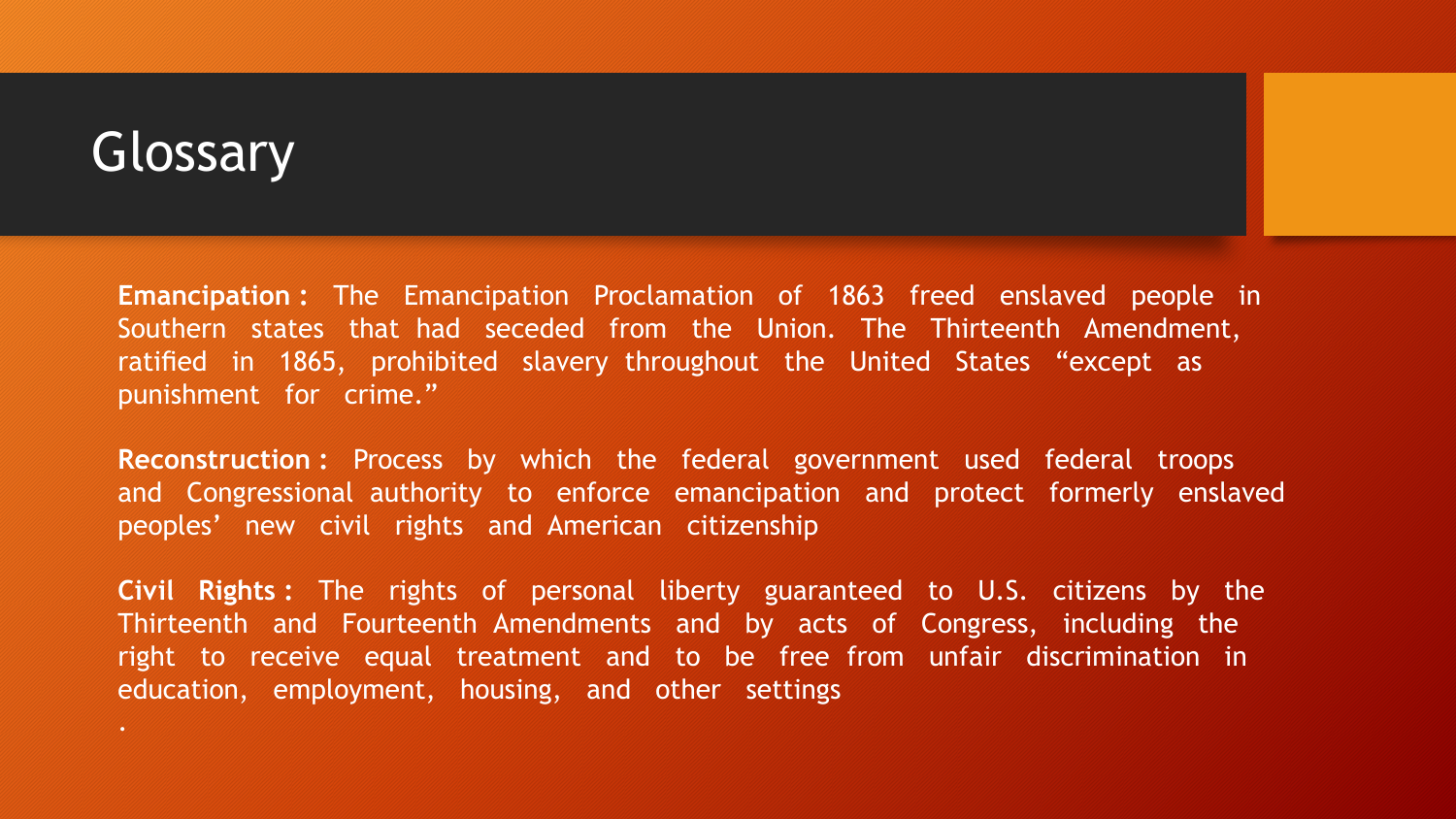#### Glossary

**Sharecropping** : A system under which black laborers worked whiteowned land in exchange for a share of the crop at harvest minus costs for food and lodging; sharecroppers frequently received no pay and had no recourse.

**Convict leasing :** The practice of selling the labor of state and local prisoners to private interests for state profit.

**Jim Crow :** A term used to describe the subordination and separation of black people in the South, much of it codified and much of it still enforced by custom, habit, and violence.